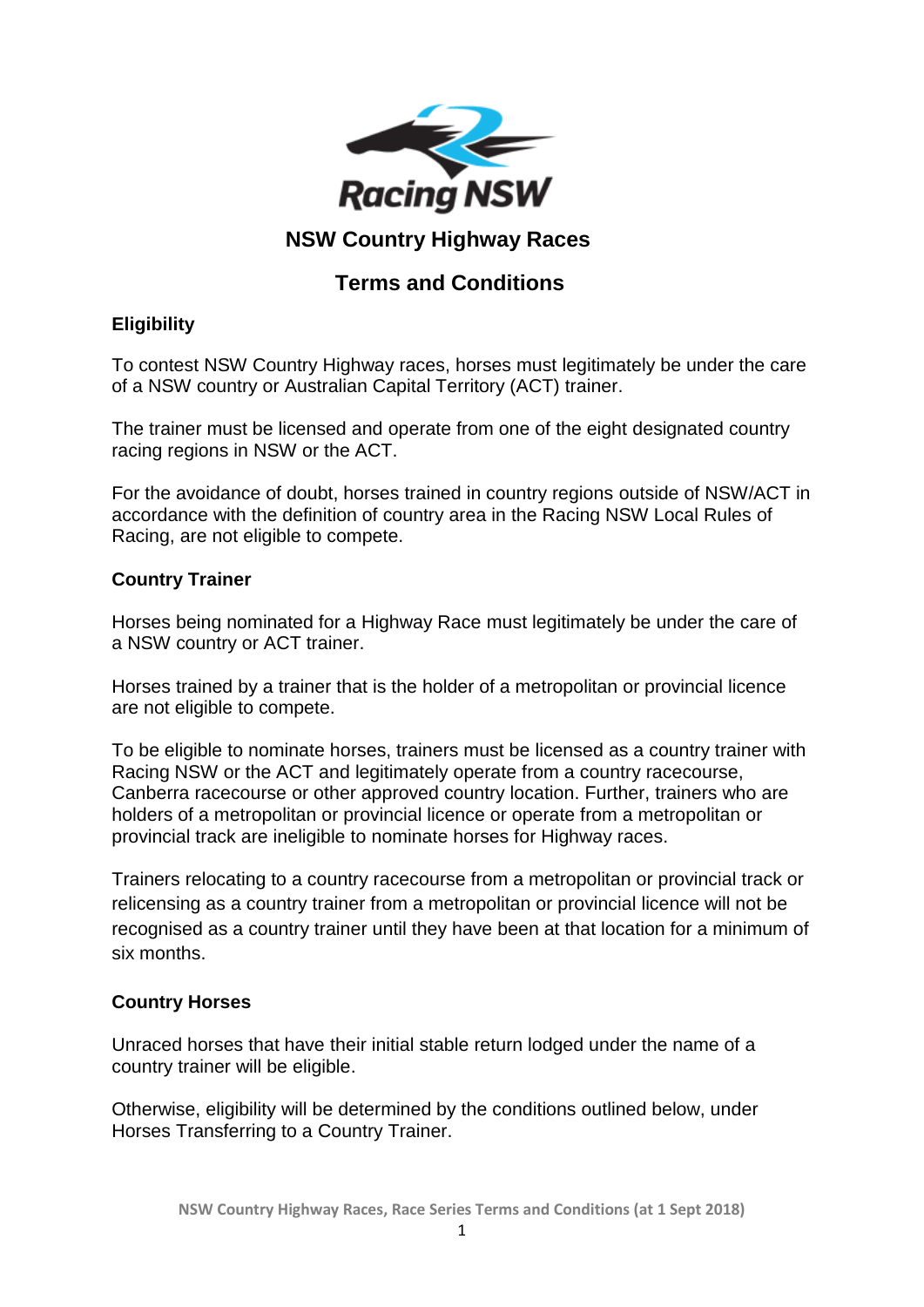## Horses Transferring to a Country Trainer

In order to be eligible to be nominated for a Highway race, horses transferred to a country stable from a Metropolitan, Provincial, Interstate or International trainer following a legitimate and full change of ownership must either:

- must have contested a minimum of three (3) races for that NSW Country Trainer; or
- be under the care of the NSW Country Trainer for a period of at least 270 days.

Otherwise, where a horse is transferred to a country stable from a Metropolitan, Provincial, Interstate or International trainer other than by way of a legitimate change of ownership must either:

- contest a minimum of three (3) races for that NSW Country Trainer; or
- be under the care of the NSW Country Trainer and for a period of at least 360 days.

Horses transferred to a country trainer and contesting Highway races, must remain in the care of a country domiciled trainer for the next five race starts following their final Highway race.

Horses that have always been trained by a qualified NSW Country or ACT trainer are not subject to the minimum start clause.

### Conditions May be Changed at Any Time

The conditions of Highway Races may be changed at the discretion of Racing NSW at any time.

### Racing NSW the Sole Judge of Eligibility

Racing NSW is the sole judge as to the eligibility of horses in Highway races and can reject or accept a nomination at its absolute discretion.

### Weight Conditions (if a Set Weight race)

Some Highway races will be run as Class 3 Plates under Set Weight conditions and will be run under the following weight scale:

| 59.0kg | Class 3          |
|--------|------------------|
| 57.5kg | Class 2          |
| 56.0kg | Class 1 & Maiden |

Fillies and mares will receive an allowance of 2kg from the above scale. 3yos will receive an allowance in accordance with the time of the year, provided that no horse will be allotted less than 53kgs